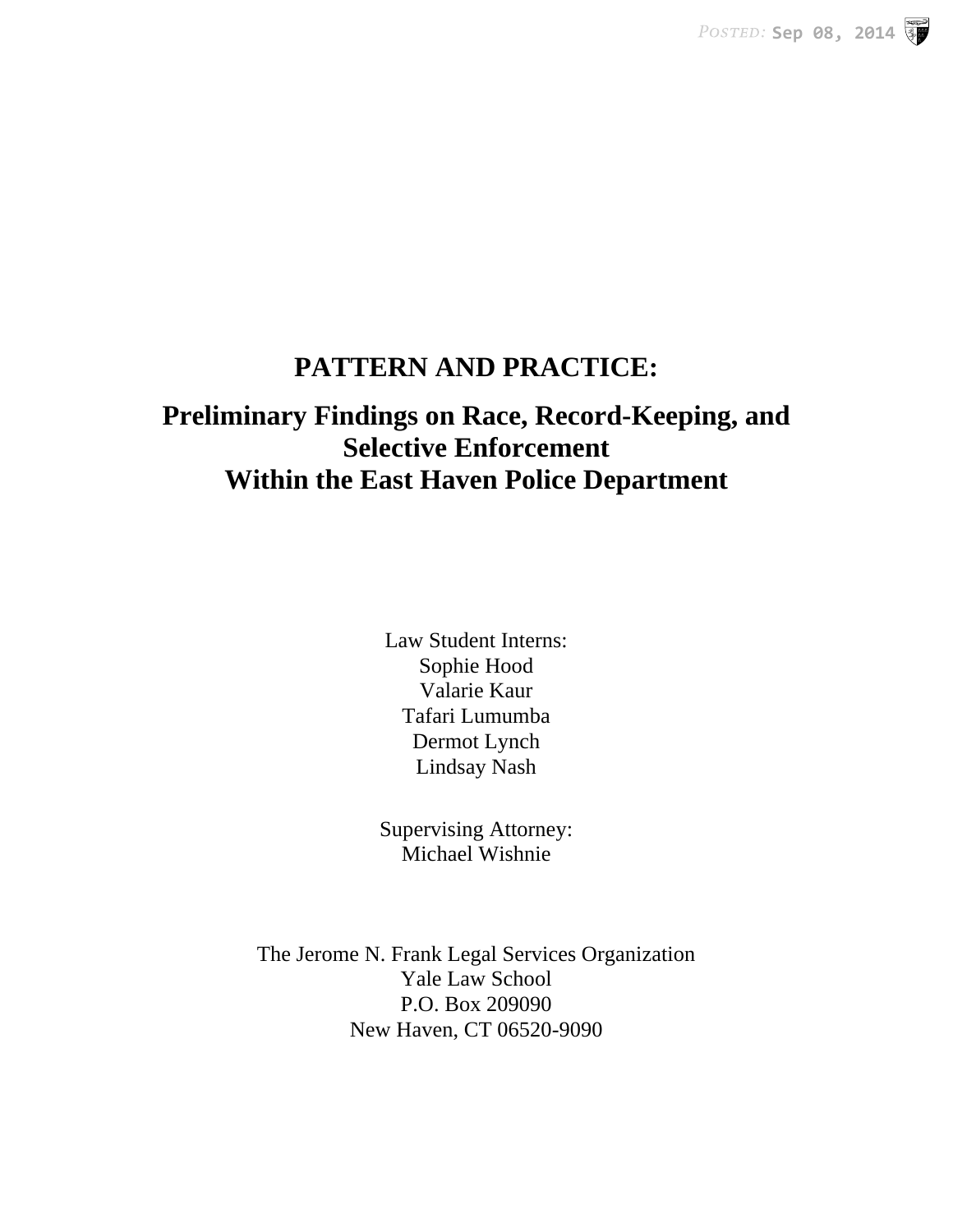#### **Introduction**

For over a year, East Haven residents have reported racial profiling by the East Haven Police Department (EHPD). Community members state that they have been pulled over while driving or accosted while sitting in parked cars purely on account of their Latino appearance. Individuals report being insulted with racial slurs and, in the worst cases, being maliciously humiliated, beaten, tasered, and maced. This rash of reports in the previous year tracks a long history of racial conflict that has plagued the EHPD. A review of EHPD traffic enforcement records over an eight-month period reveals two troubling trends that corroborate allegations of racial profiling. First, the data shows a disproportionate rate of enforcement against Hispanics. Second, police officers overwhelmingly reported Hispanic individuals as "white," thus tainting EHPD data on racial profiling.

#### **Methodology**

St. Rose of Lima Church and Apostle Immigrant Services requested all traffic tickets issued by the EHPD on Main Street and Route 80 for the period from June 1, 2008 to February 28, 2009. This report is based on the data from the traffic tickets. This data was compiled and sorted to isolate certain law enforcement practices and different characteristics, including race of the person to whom the ticket was issued. Statisticians at the Statlab Unit at the Yale University Social Science Research Services assisted in the preparation of the data. The names of the people to whom tickets were issued were cross-checked against authoritative lists of "Hispanic names."<sup>1</sup> After identifying ticket recipients with Hispanic names within the total 376 tickets issued, this new list was then cross-checked against the police officer's report of race as indicated on the ticket itself.

#### **Findings:**

#### **1. EHPD disproportionately issued traffic tickets to Hispanic persons.**

Out of  $376<sup>2</sup>$  tickets issued on Route 80 and Main Street between June 1, 2008 and February 28, 2009, 210 tickets were issued to drivers with Hispanic names, suggesting that

<sup>&</sup>lt;sup>1</sup> Hispanic name classification was a two-step process. First, surnames were compared with a comprehensive list of Hispanic names, as developed by the U.S. Census. *See* THE FLORIDA CANCER DATA SYSTEM, THE FLORIDA DEPARTMENT OF HEALTH, DATA ACQUISITION MANUAL, Appendix E: Census List of Spanish Surnames (2009), *available at* 

http://fcds.med.miami.edu/downloads/dam2008/26%20Appendix%20E%20Census%20List%20of%20Spanish%20 Surnames.pdf. Second, those names that were not in the U.S. Census list were checked against two authoritative sources of Hispanic names: RICHARD D. WOODS, HISPANIC FIRST NAMES: A COMPREHENSIVE DICTIONARY OF 250 YEARS OF MEXICAN-AMERICAN USAGE (Westport, CT: Greenwood, 1984); HOLLY INGRAHAM, PEOPLE'S NAMES: A CROSS-CULTURAL REFERENCE GUIDE TO THE PROPER USE OF OVER 40,000 PERSONAL AND FAMILIAL NAMES IN OVER 100 COUNTRIES (Jefferson, NC: McFarland & Co., 1997). If a name, or a spelling variation within two letters of said name, was on one of those lists, the name was classified as Hispanic. Middle names were checked against lists of both first and family names.

 $2^2$  Three tickets were excluded from this analysis as they were illegible. Thus the total universe of tickets in this analysis is 373.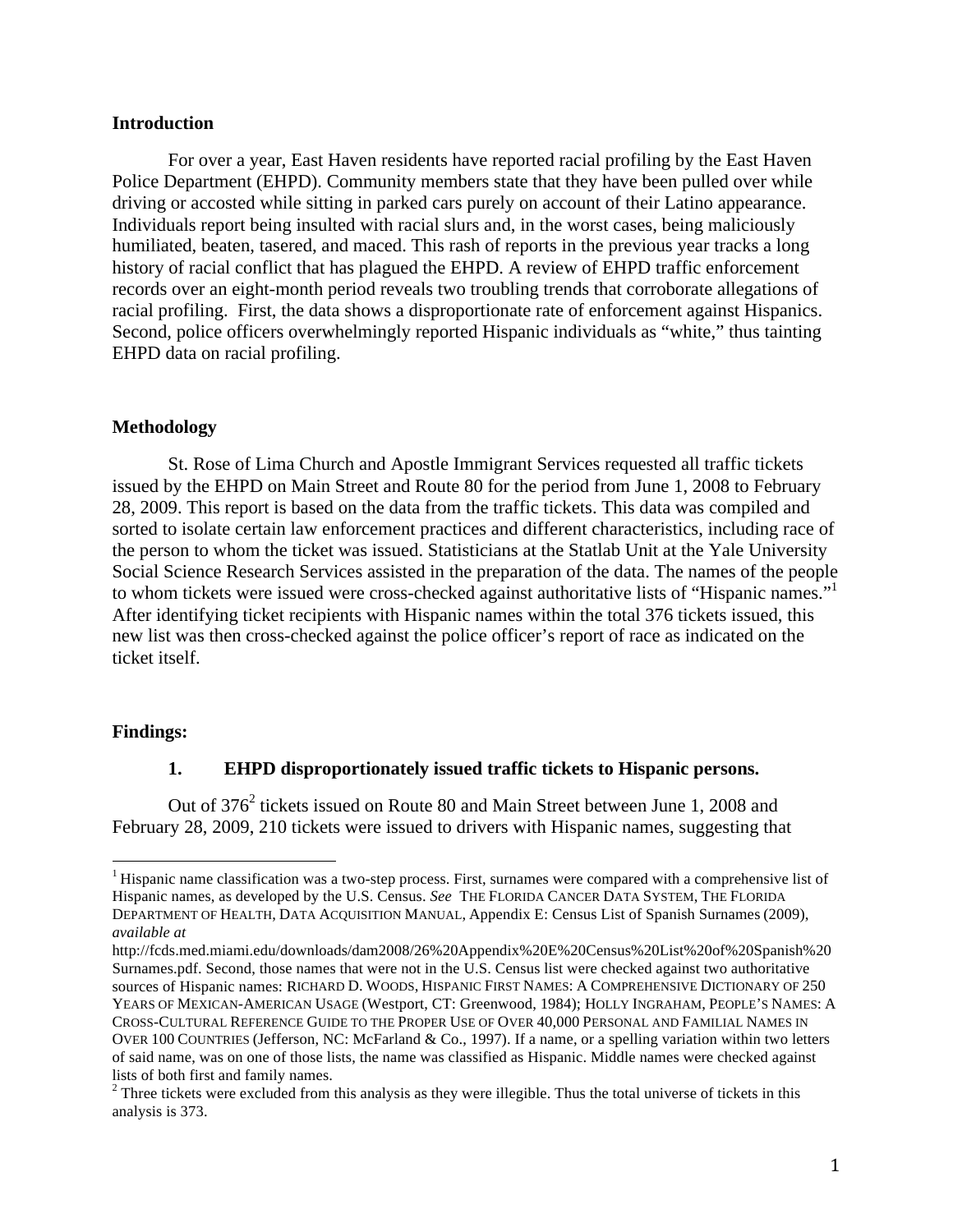56.3% of tickets were issued to Hispanic drivers. The Hispanic population in East Haven is just 5.8% of all East Haven residents.<sup>3</sup> Although a number of factors may account for some variation between the racial and ethnic percentages of drivers stopped and the racial and ethnic percentages of the town,<sup>4</sup> this difference has been considered reasonable when in the  $5\n-10\%$ range.<sup>5</sup> The limited nature of data on the ticket form makes it impossible, for the purposes of this report, to explain conclusively this disparity; even so, the incongruity in the two percentages suggests cause for concern and a need for closer scrutiny of the decision-making that leads EHPD to initiate enforcement actions.



Preliminary comparison with data on "Click It or Ticket" traffic stops suggests that the pattern of discriminatory enforcement dissipates when the EHPD is operating under state and/or federal guidelines. "Click It or Ticket" is a national program that uses police enforcement and public relations to encourage seatbelt use.<sup>6</sup> State and municipal law enforcement authorities receive grants to run "Click It or Ticket" checkpoints.<sup>7</sup> Although the EHPD has not confirmed this practice,<sup>8</sup> when these checkpoints are run in other states, the sole purpose of the checkpoint is to ascertain if the occupants of the vehicle are wearing seat belts and if they have correctly secured small children in car seats.<sup>9</sup> Of the tickets designated as "Click it or Ticket" enforcements from within the present data set, the EHPD stopped 5 drivers with Hispanic names

<sup>&</sup>lt;sup>3</sup> See Town of East Haven, CT, http://www.townofeasthavenct.org/pdf/reports/cerc-profile-easthaven2009.pdf (In

<sup>2008,</sup> the total population of East Haven was 29,527 and the Hispanic population of East Haven was 1,700 in 2008). <sup>4</sup> DIVISION OF CRIMINAL JUSTICE OFFICE OF THE CHIEF STATE'S ATTORNEY, STATE OF CONNECTICUT, INTERIM REPORT OF TRAFFIC STOPS STATISTICS: JANUARY 2000 TO JUNE 2000, at 6-7 (Jan. 2001), *available at* 

eder INTERIMATIVE.<br>Formational Report of Traffic Stopher Administration, U.S. Department of Transportation, Nighttime ENFORCEMENT OF SEAT BELT LAWS: AN EVALUATION OF THREE COMMUNITY PROGRAMS, http://trafficsafetymarketing.gov/ciot/planner10/PEAK/evaluation-report.pdf. <sup>7</sup> *Id.*

 $8$  St. Rose of Lima Church and Apostle Immigrant Services have requested further data on the EHPD's "Click it or Ticket" policies and practices. FOIA Request of Mar. 11, 2010 (on file with authors).

<sup>9</sup> *See* Government Highway Safety Administration, Click It or Ticket Mobilization, http://www.ghsa.org/html/projects/CIOT/08.html.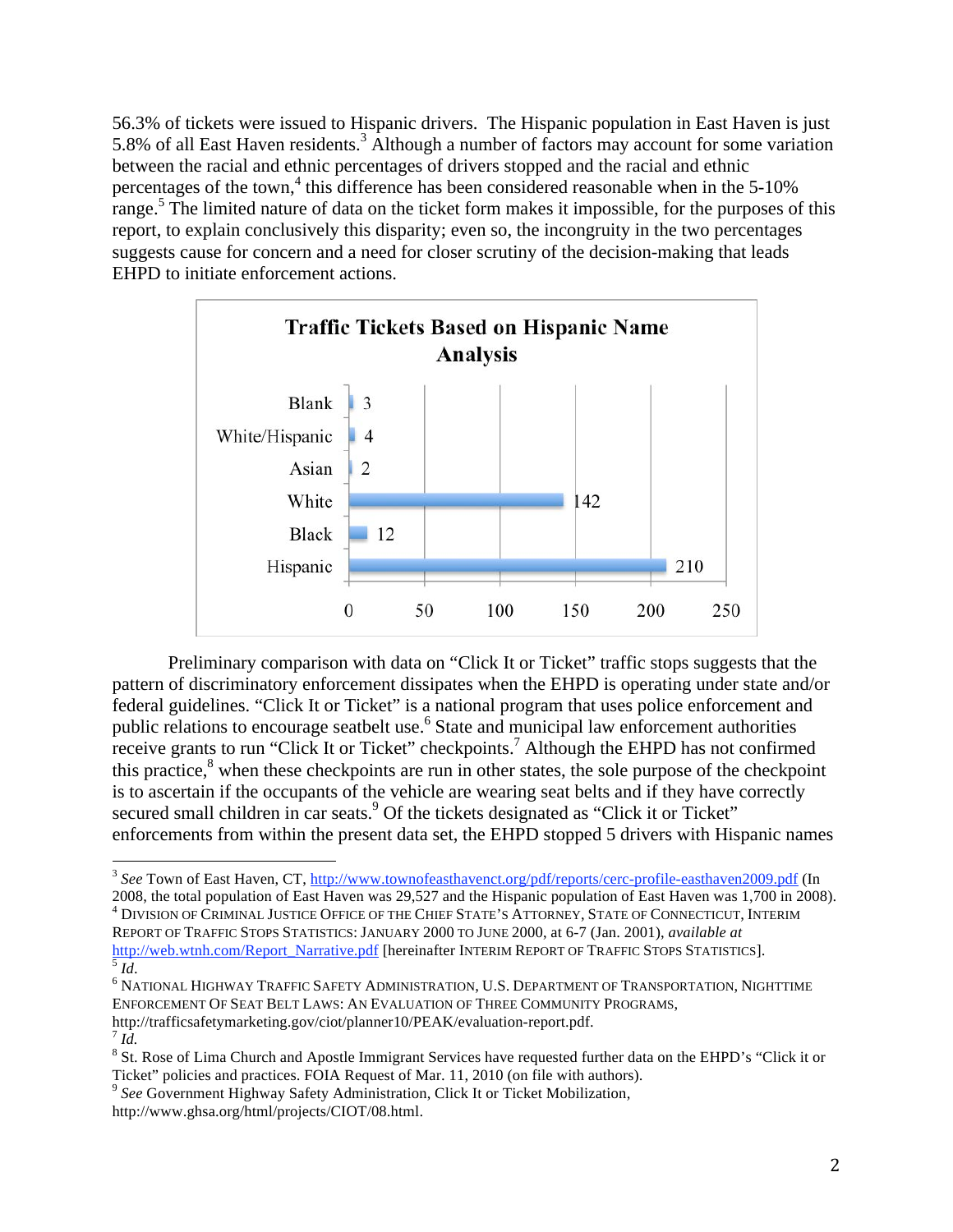

and 35 Caucasians. This preliminary finding suggests that, when officers have proper guidelines, they act in a less discriminatory manner.

#### **2. East Haven Police mischaracterized the race of individuals they ticketed.**

Connecticut law requires East Haven Police officers to report the race and ethnicity of the people they ticket and/or arrest;<sup>10</sup> however, the EHPD has never fulfilled this duty. The Connecticut legislature first imposed reporting requirements in 2000 in order to combat racial profiling and pretextual traffic stops.<sup>11</sup> Police departments are required by state law to submit reports to the Chief State's Attorney who, in turn, must provide a report to the Governor and General Assembly to ensure that law enforcement agencies are "proactive in monitoring the activities of individual officers to decrease the possibility that enforcement decisions are solely being based on race or ethnicity."<sup>12</sup> Although the EHPD issued an order regarding compliance with state requirements on traffic stop statistics in  $2000$ ,<sup>13</sup> the present analysis suggests that the order was not followed with respect to race and ethnicity. Moreover, the EHPD did not update the 2000 order on traffic stop statistics for nearly ten years, until after 2009 Freedom of

<sup>&</sup>lt;sup>10</sup> Conn. Gen. Stat. § 54-1m. *See also* Veronica Rose, Office of Legislative Research, Conn. Gen. Assembly, *Comparison of Racial Profiling Laws in Connecticut and Maryland*, 2003-R-0442 (May 16, 2003),

http://www.cga.ct.gov/2003/olrdata/ps/rpt/2003-R-0442.htm ("Police officers … must collect …. the nature of the violation that led to the traffic stop, the driver's race and ethnicity, and whether any citation was issued or arrest made. ").

<sup>&</sup>lt;sup>11</sup> *See* id., at 2 ("Racial profiling, as applied in this report, describes the disproportionate targeting of minority drivers for pretextual traffic stops. These pretextual stops offer law enforcement the opportunity to stop, detain, and possibly search any driver the police officer believes may be involved in other criminal activity such as drug trafficking.").<br><sup>12</sup> See INTERIM REPORT OF TRAFFIC STOPS STATISTICS, *supra* note 3, at 24.

<sup>&</sup>lt;sup>13</sup> See East Haven Police Department, General Order 2000-1, Order to comply with Connecticut Public Act 99-198: An act concerning traffic stop statistics (on file with authors).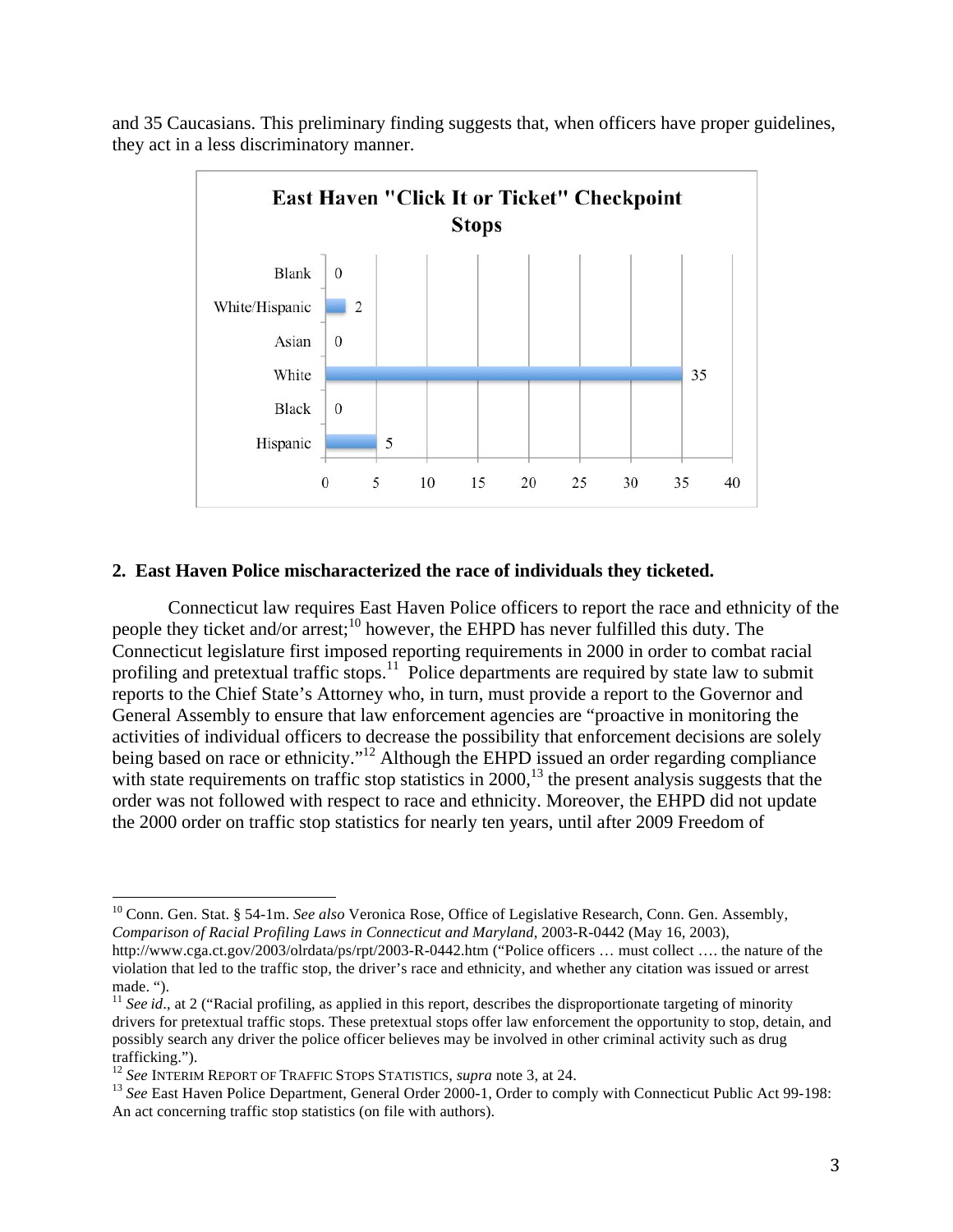Information Commission requests by St. Rose of Lima Church and Apostle Immigrant Services.<sup>14</sup>

The data analyzed in this report suggests that East Haven officers failed to correctly identify the race of vast majority of individuals to whom they issued traffic tickets. As a matter of practice, it appears that East Haven Police Officers combine race and ethnicity and describe people as "black," "white," or "Hispanic."<sup>15</sup> Unless EHPD improves their data collection practices, any future reports to comply with the state legal requirements will not accurately reflect the reality of their policing practices.

When issuing a ticket, East Haven police officers specify the race of the person to whom they are issuing the ticket by checking a box on the ticket form.16 On both the ticket form and the subsequently-created Case/Incident form, there is a pre-printed box for race, in which officers normally write "B" for "black" and "W" for "white," or "H" for Hispanic.<sup>17</sup>

In the tickets examined for this report, there was a significant disparity between the reported race of the person receiving the ticket, as recorded on the tickets, and the actual race, as suggested by the Hispanic name analysis. Out of 376 tickets issued,<sup>18</sup> the ticket-writers listed 18 people as Hispanic and 4 people as white/Hispanic.<sup>19</sup> 329 ticket recipients were identified as white.<sup>20</sup> Thus, the EHPD recorded that, at most, 22 of 373 tickets were issued to Hispanic drivers. However, using the Hispanic name classification list yields a far different ratio; it reveals that 210 of the ticket recipients are Hispanic.<sup>21</sup> Thus, the EHPD reports that only 4.8% of these tickets were issued to Hispanic drivers, though the analysis using Hispanic names suggests that in fact 56.3% of tickets were issued to Hispanic drivers. This troubling disparity suggests that, even if East Haven had filed the required reports about the race of those they ticketed, the data would not have been accurate. It is critical that this deficiency be addressed so that future reports serve the purpose underlying the reporting requirements - revealing enforcement practices that disproportionately target minorities.<sup>22</sup>

<sup>&</sup>lt;sup>14</sup> See East Haven Police Department, General Order 2009-2, Traffic Stops & Statistics, Compliance CGS 54-1L, 54-1M, Reporting Racial Profile Prohibited (on file with authors); East Haven Police Department, Policy #2009-18, Policy and/or Procedure Regarding the Collection of Traffic Stop Statistics and to Protect the Rights and Privileges of All Citizens Guaranteed Under the Color or Law (on file with authors).

<sup>&</sup>lt;sup>15</sup> See EHPD Response to FOIA Request of Feb. 9, 2009 (on file with authors) [hereinafter "EHPD Response"].<br><sup>16</sup> See EHPD Response, *supra* note 15.<br><sup>17</sup> Id. The reporting requirements set forth in Connecticut law specif

Conn. Gen. Stat. § 54-1m. The interim report prepared by the State Attorney's Office treats race and ethnicity (including whether a person is Hispanic) as two inquiries, such that officers would document both, separately, on the reporting forms provided by this act. INTERIM REPORT OF TRAFFIC STOPS STATISTICS, *supra* note 3. In practice, the EHPD appears to combine these two inquiries as one, documenting all of this information in a single box designated

as "race." See EHPD Response, supra note 15.<br><sup>18</sup> See EHPD Response, supra note 15.<br><sup>19</sup> See EHPD Response, supra note 15.<br><sup>20</sup> As classified by the EHPD, fifteen tickets were issued to African Americans and two to Asian tickets were left blank with respect to race.<br><sup>21</sup> See EHPD Traffic Stop Name Analysis (on file with authors).<br><sup>22</sup> See supra note 4, Conn. Pub. Act 99-198 (June 28, 2000) ('An Act Concerning Traffic Stop Statistics'').